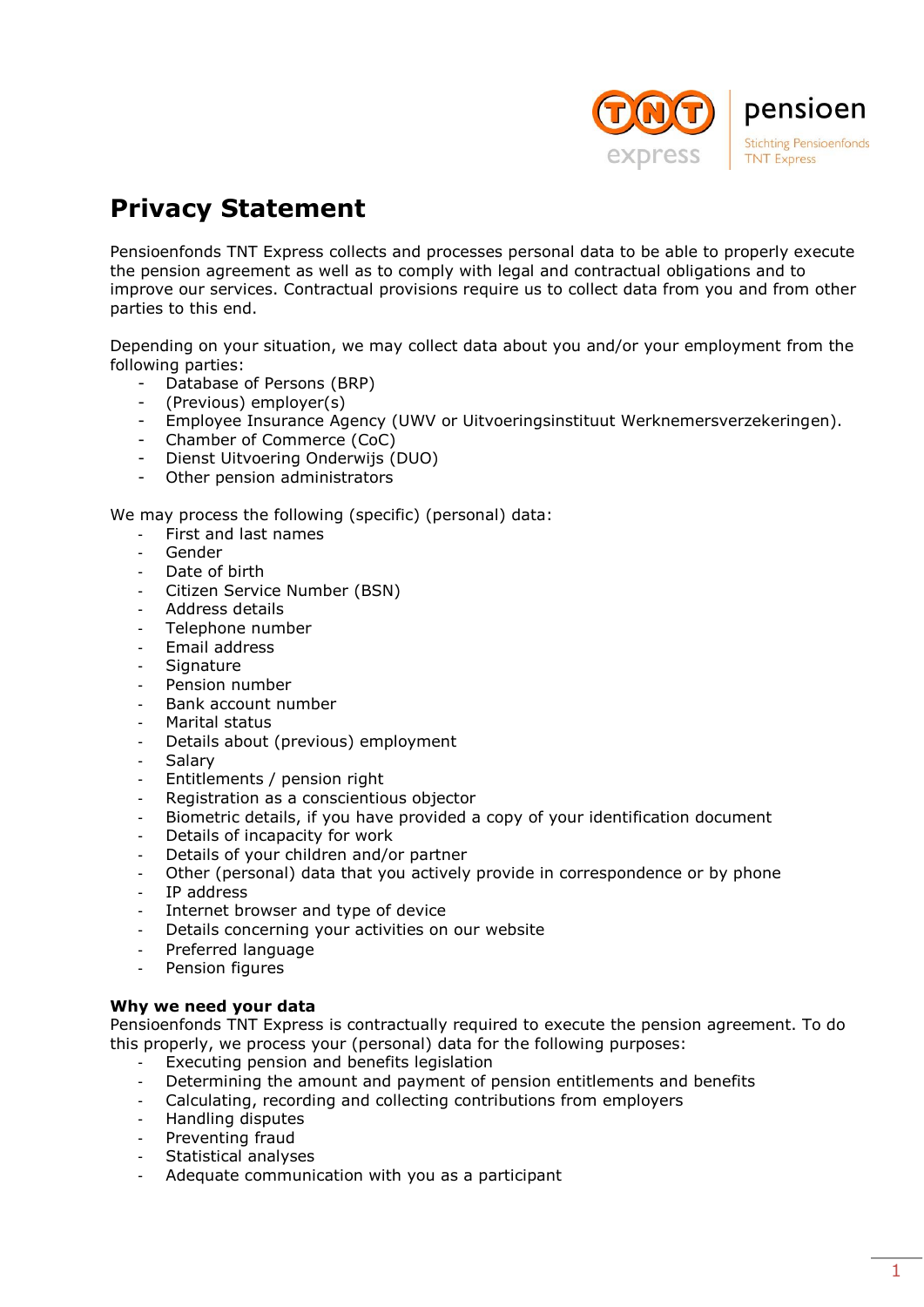## **Sharing information with third parties**

Pensioenfonds TNT Express shares your personal data with various other parties if this is required to execute the pension agreement and/or to comply with legal obligations. We conclude a processing agreement with parties that process your data on our behalf. In this way, we ensure the same level of security and confidentiality regarding your data. Pensioenfonds TNT Express remains responsible for these processing operations. Pensioenfonds TNT Express does not process your data outside the EU.

Pensioenfonds TNT Express has outsourced the pension administration to TKP Pensioen B.V. (TKP). This is why TKP has your (personal) data. Pensioenfonds TNT Express has made arrangements with TKP concerning the manner in which TKP handles your data, those with whom TKP may share your data, and how TKP must protect your data. To be able to carry out the pension administration of Pensioenfonds TNT Express properly, TKP works with various parties that, depending on your situation, may be given your personal data (sub-processors). TKP makes sure that these sub-processors ensure at least the same level of security as agreed with Pensioenfonds TNT Express.

The parties with which your (personal) data may be shared can be divided into the following categories:

- Regulators
- Public authorities
- Benefits agencies
- Collection/debtor parties
- Re-insurers
- (Previous) employer(s) and their authorised representatives
- Mailing processors/printing companies
- Archiving companies
- Audit parties, including those who conduct payroll audits
- ICT database/website management and maintenance companies
- IT security companies
- Research parties
- Accounting/actuary firms for insurance purposes
- Other pension providers

## **How long do we retain your data**

Pensioenfonds TNT Express retains your personal data no longer than strictly necessary to achieve the objectives for which it was collected. As we are dealing with long-term pension commitments, this may be a very long period. We retain the personal data that is required to execute the pension agreement in any case until 25 years after the expiry of your right to a pension. We delete the data when we no longer need it.

## **Recording of telephone conversations**

Pensioenfonds TNT Express may record telephone conversations. These recordings are used for, among other things, training and coaching purposes, as well as for making inquiries into suspect assignments and transactions, or for fraud prevention. The recorded telephone conversations are retained no longer than is necessary for the above purposes. You have a right to hear the recording of a telephone conversation within the retention period.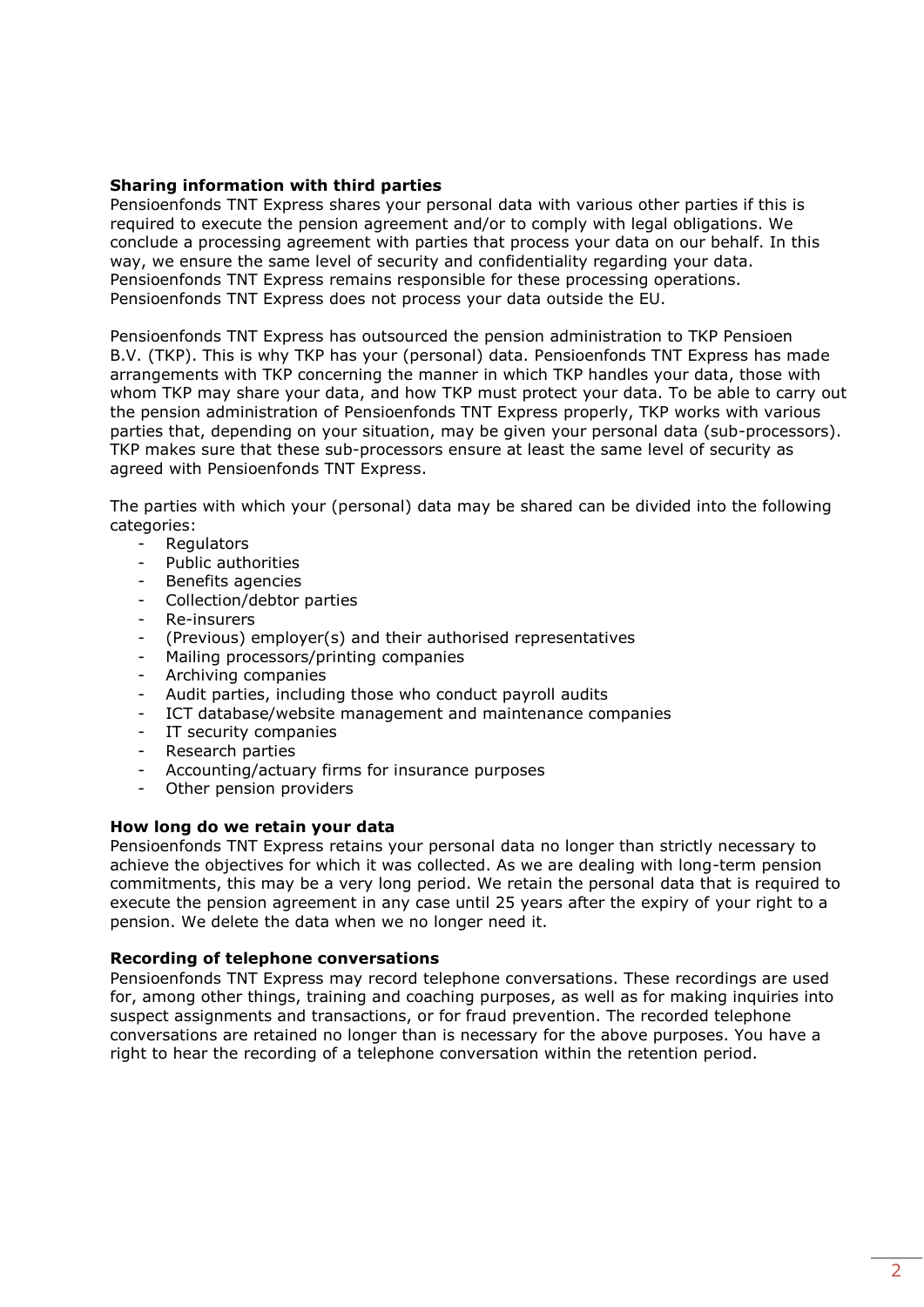## **Accessing, modifying or deleting data**

You are entitled to access and modify (correct) your personal data. In certain situations, you may also ask us to limit the processing of your personal data, to delete your data, or to transfer it to a third so-called controller.

#### *Withdrawal of consent*

To be able to execute your pension scheme properly, we need certain personal data of course. This is, however, not the case for all the data that we process. You may therefore ask us to no longer use your data for specific purposes: for example, if you do not want us to call or email you, or if you have important personal reasons for not wanting us to use your data.

You can send your request for access, correction, limitation, deletion or transfer t[o](mailto:paul.elion@gepensioenfonds.nl) [paul.elion@gepensioenfonds.nl. Y](mailto:paul.elion@gepensioenfonds.nl)ou can use the same email address to withdraw your consent to use your personal data. To be certain that the request has been made by you, we ask you to include a copy of your identification documentation. Please ensure that the passport photo(s), the MRZ (Machine Readable Zone, the series of numbers at the bottom of the passport), the document number(s) and the Citizen Service Number (BSN) have been made unrecognisable. This is to protect your privacy. Pensioenfonds TNT Express will respond to your request as soon as possible, but no later than within four weeks.

#### *Right of complaint*

If Pensioenfonds TNT Express does not comply with your request of access, correction, limitation, deletion or transfer of your personal data, you can submit a complaint to the Dutch Data Protection Authority (Dutch DPA). If your complaint is not resolved satisfactorily, you can appeal the decision in court.

#### **Security**

Pensioenfonds TNT Express takes the protection of your personal data seriously and takes appropriate measures to prevent its misuse, loss, unauthorised access, unwanted disclosure, and unauthorised modification. If you feel that your data is, nevertheless, not sufficiently protected or that there are indications of misuse, please contact us.

## **Contact**

You can reach us in several ways:

Website: ww.pensioentntexpress.nl/contact Telephone number: +31 (0) 50 522 50 90

Physical address: Europaweg 27 9723 AS Groningen

Postal address: Attn. TKP PO box 5149 9700 GC Groningen